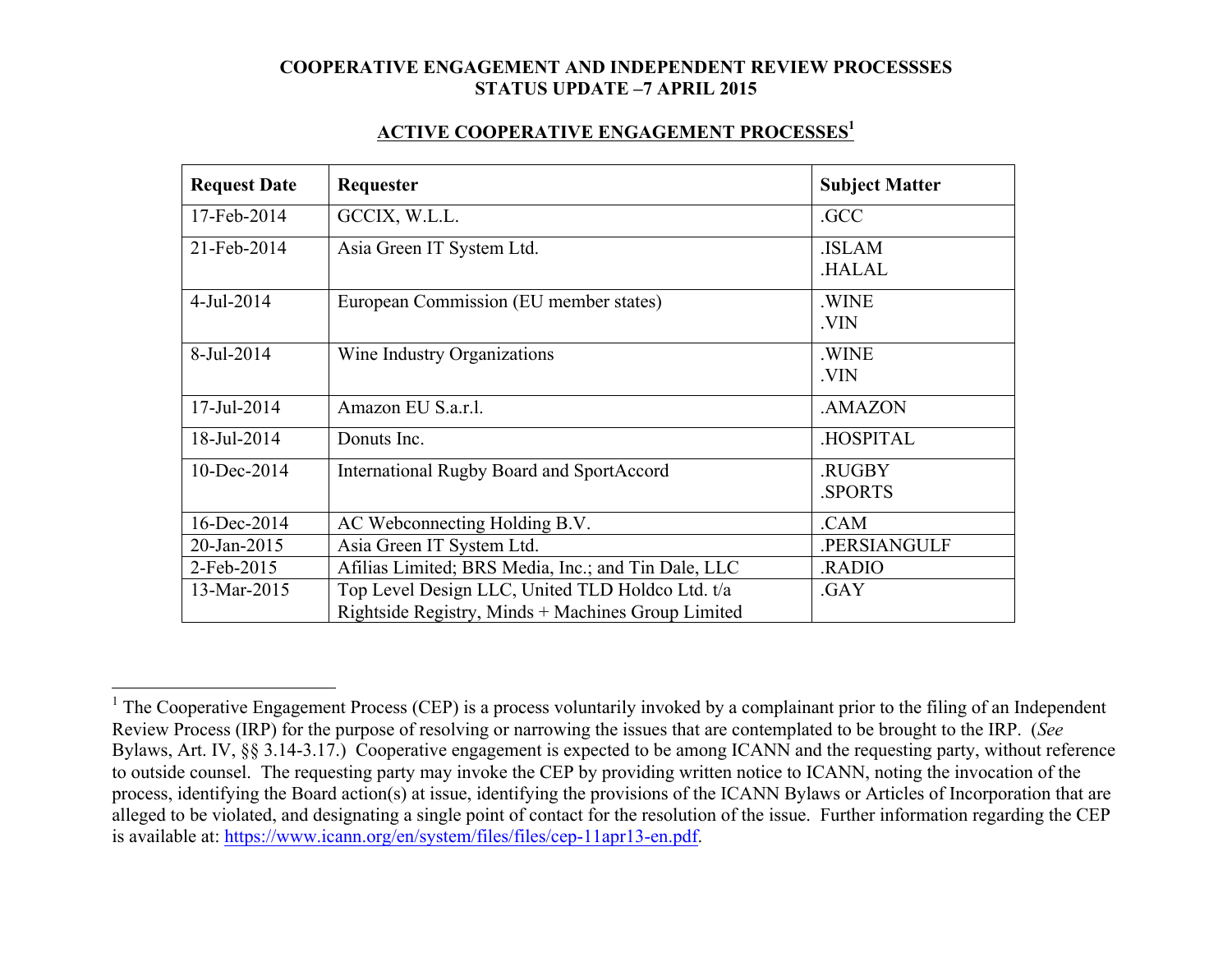# **RECENTLY CLOSED COOPERATIVE ENGAGEMENT PROCESS**

No recently closed CEP matters at this time.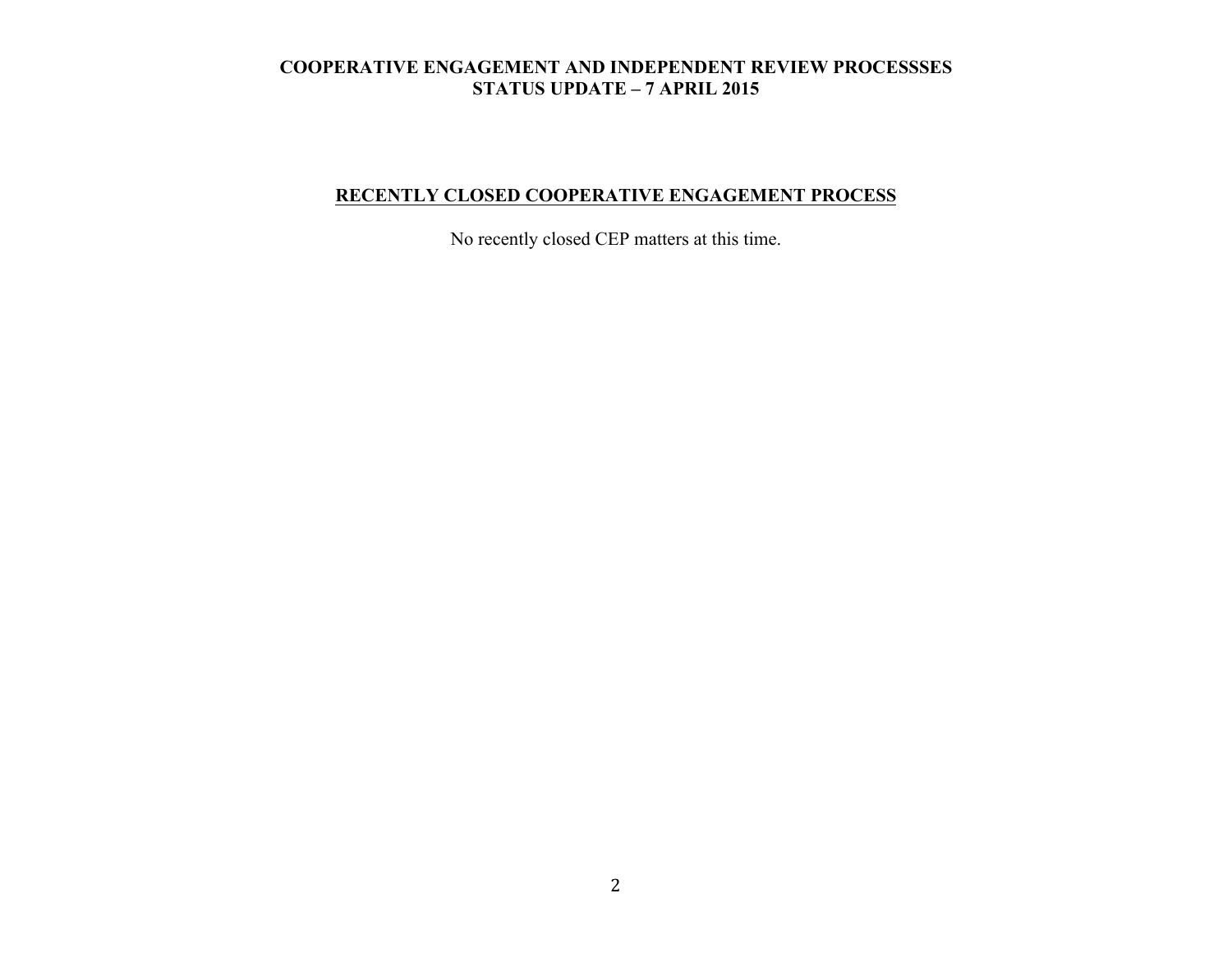#### **ACTIVE INDEPENDENT REVIEW PROCESSES<sup>2</sup>**

| Date<br><b>ICANN</b><br>Received<br><b>Notice of</b><br><b>IRP</b> | Date IRP<br>Commenced<br>by ICDR | Requester                                                                                     | <b>Subject Matter</b> | <b>Status</b>                                                                                                                                                                                                                                                                                                                                                                                                                |
|--------------------------------------------------------------------|----------------------------------|-----------------------------------------------------------------------------------------------|-----------------------|------------------------------------------------------------------------------------------------------------------------------------------------------------------------------------------------------------------------------------------------------------------------------------------------------------------------------------------------------------------------------------------------------------------------------|
| $11-Nov-2013$                                                      | 25-Nov-2013                      | DotConnectAfrica Trust<br>https://www.icann.org/resources/p<br>ages/dca-v-icann-2013-12-11-en | .AFRICA               | Panel Selection: The original Panel was<br>confirmed on 10 April 2014. Following<br>withdrawal of one of the three panelists for<br>personal reasons, a replacement panelist was<br>confirmed on 5 January 2015.<br>Written Submissions: Written submissions are<br>posted at<br>https://www.icann.org/resources/pages/dca-v-<br>icann-2013-12-11-en.<br>Hearing(s): A hearing has been scheduled for $22$ -<br>23 May 2015. |

<sup>&</sup>lt;sup>2</sup> The Independent Review Process (IRP) is a process by which any person materially affected by a decision or action by the Board that he or she asserts is inconsistent with the Articles of Incorporation or Bylaws may submit a request for independent review of that decision or action. (*See* Bylaws, Art. IV, § 3.) In order to be materially affected, the person must suffer injury or harm that is directly and causally connected to the Board's alleged violation of the Bylaws or the Articles of Incorporation, and not as a result of third parties acting in line with the Board's action. Further information regarding the IRP is available at: https://www.icann.org/resources/pages/mechanisms-2014-03-20-en.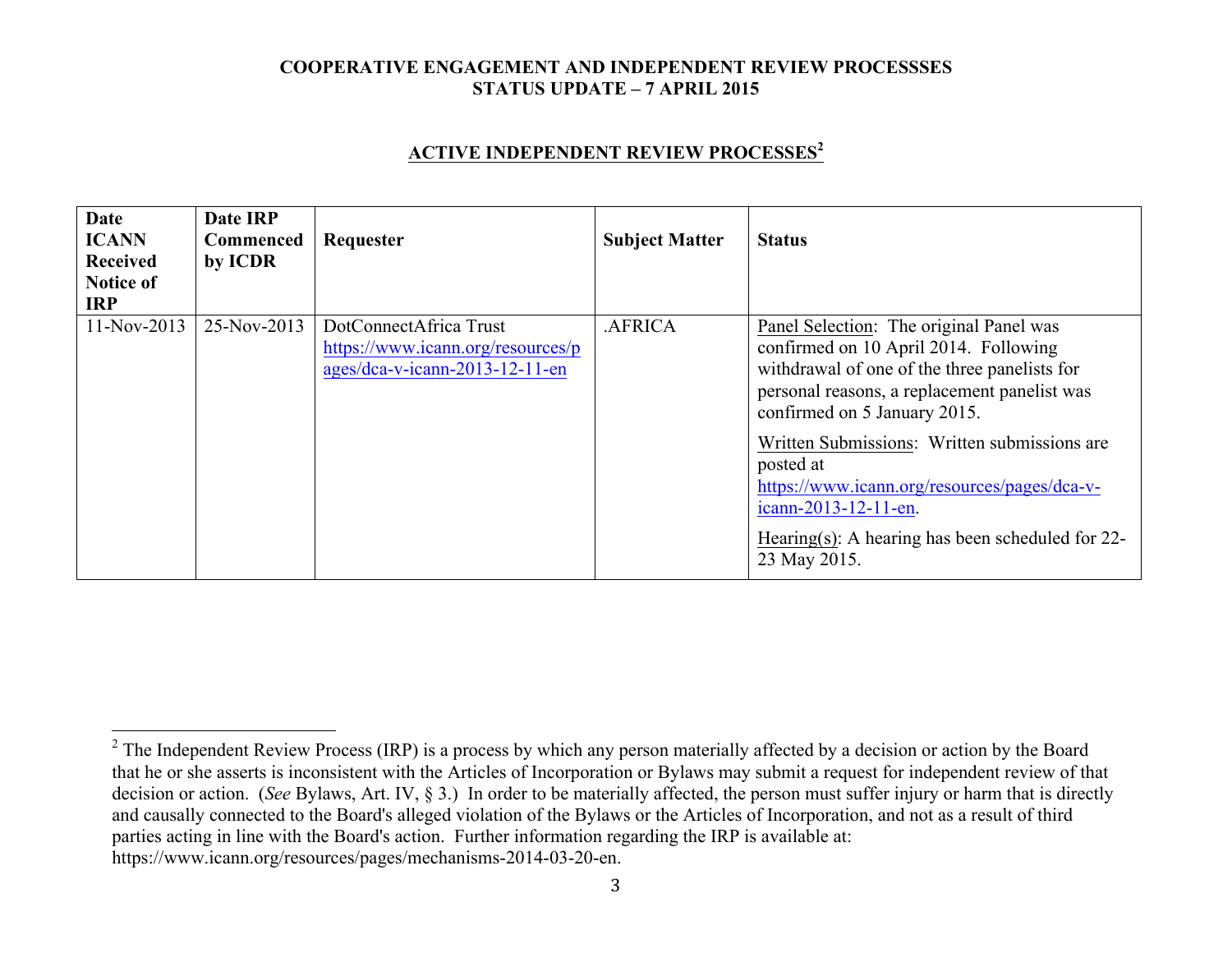| <b>Date</b><br><b>ICANN</b><br><b>Received</b><br><b>Notice of</b><br><b>IRP</b> | <b>Date IRP</b><br><b>Commenced</b><br>by ICDR | Requester                                                                                               | <b>Subject Matter</b> | <b>Status</b>                                                                                                                                                                                                                                                                                                              |
|----------------------------------------------------------------------------------|------------------------------------------------|---------------------------------------------------------------------------------------------------------|-----------------------|----------------------------------------------------------------------------------------------------------------------------------------------------------------------------------------------------------------------------------------------------------------------------------------------------------------------------|
| $11$ -Jun-2014                                                                   | 13-Jun-2014                                    | Vistaprint Limited<br>https://www.icann.org/resources/p<br>ages/vistaprint-v-icann-2014-06-<br>$19$ -en | .WEBS                 | Panel Selection: The full Panel was confirmed on<br>13 January 2015.<br>Written Submissions: Written submissions are<br>posted at<br>https://www.icann.org/resources/pages/vistaprint-<br>v-icann-2014-06-19-en<br>Hearing(s): Procedural hearing took place on $26$<br>January 2015; IRP hearing date to be determined.   |
| 17-Jul-2014                                                                      | 24-Jul-2014                                    | Merck KGaA<br>https://www.icann.org/resources/p<br>ages/merck-v-icann-2014-07-22-<br>en                 | .MERCK<br>.MERCKMSD   | Panel Selection: The full Panel was confirmed on<br>11 March 2015.<br>Written Submissions: Written submissions are<br>posted at<br>https://www.icann.org/resources/pages/merck-v-<br>icann-2014-07-22-en<br>$Hearing(s)$ : No hearings are currently scheduled.<br>Preliminary hearing conference call to be<br>scheduled. |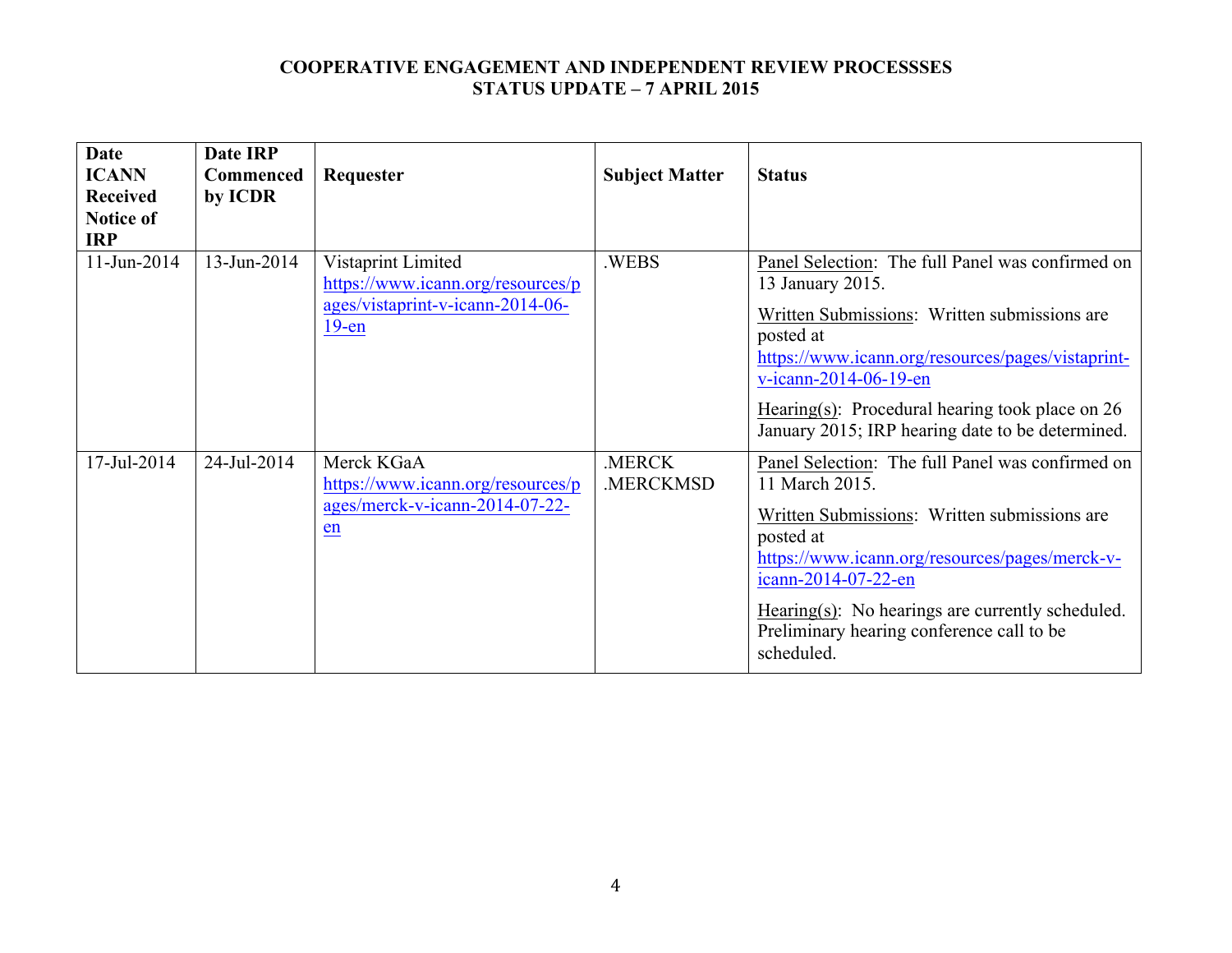| <b>Date</b><br><b>ICANN</b>    | <b>Date IRP</b><br><b>Commenced</b> | Requester                                                                                                | <b>Subject Matter</b> | <b>Status</b>                                                                                                                                                                                                                                                                                                                        |
|--------------------------------|-------------------------------------|----------------------------------------------------------------------------------------------------------|-----------------------|--------------------------------------------------------------------------------------------------------------------------------------------------------------------------------------------------------------------------------------------------------------------------------------------------------------------------------------|
| <b>Received</b>                | by ICDR                             |                                                                                                          |                       |                                                                                                                                                                                                                                                                                                                                      |
| <b>Notice of</b><br><b>IRP</b> |                                     |                                                                                                          |                       |                                                                                                                                                                                                                                                                                                                                      |
| 21-Sept-2014                   | 22-Sept-2014                        | Dot Registry, LLC<br>https://www.icann.org/resources/p<br>ages/dot-registry-v-icann-2014-09-<br>$25$ -en | .INC<br>.LLC<br>.LLP  | Panel Selection: The full Panel was confirmed on<br>5 February 2015.<br>Written Submissions: Written submissions are<br>posted at<br>https://www.icann.org/resources/pages/dot-<br>registry-v-icann-2014-09-25-en<br>Hearing(s): Procedural hearing took place on $19$<br>February 2015; no further hearings currently<br>scheduled. |
| 8-Oct-2014                     | 13-Oct-2014                         | Donuts Inc.<br>https://www.icann.org/resources/p<br>ages/donuts-v-icann-2014-10-13-<br>en                | .RUGBY<br>.SPORTS     | Panel Selection: The two parties have selected<br>Panelists, who are now in the process of selecting<br>the Panel Chair.<br>Written Submissions: Written submissions are<br>posted at<br>https://www.icann.org/resources/pages/donuts-v-<br>icann-2014-10-13-en<br>Hearing(s): No hearings are currently scheduled.                  |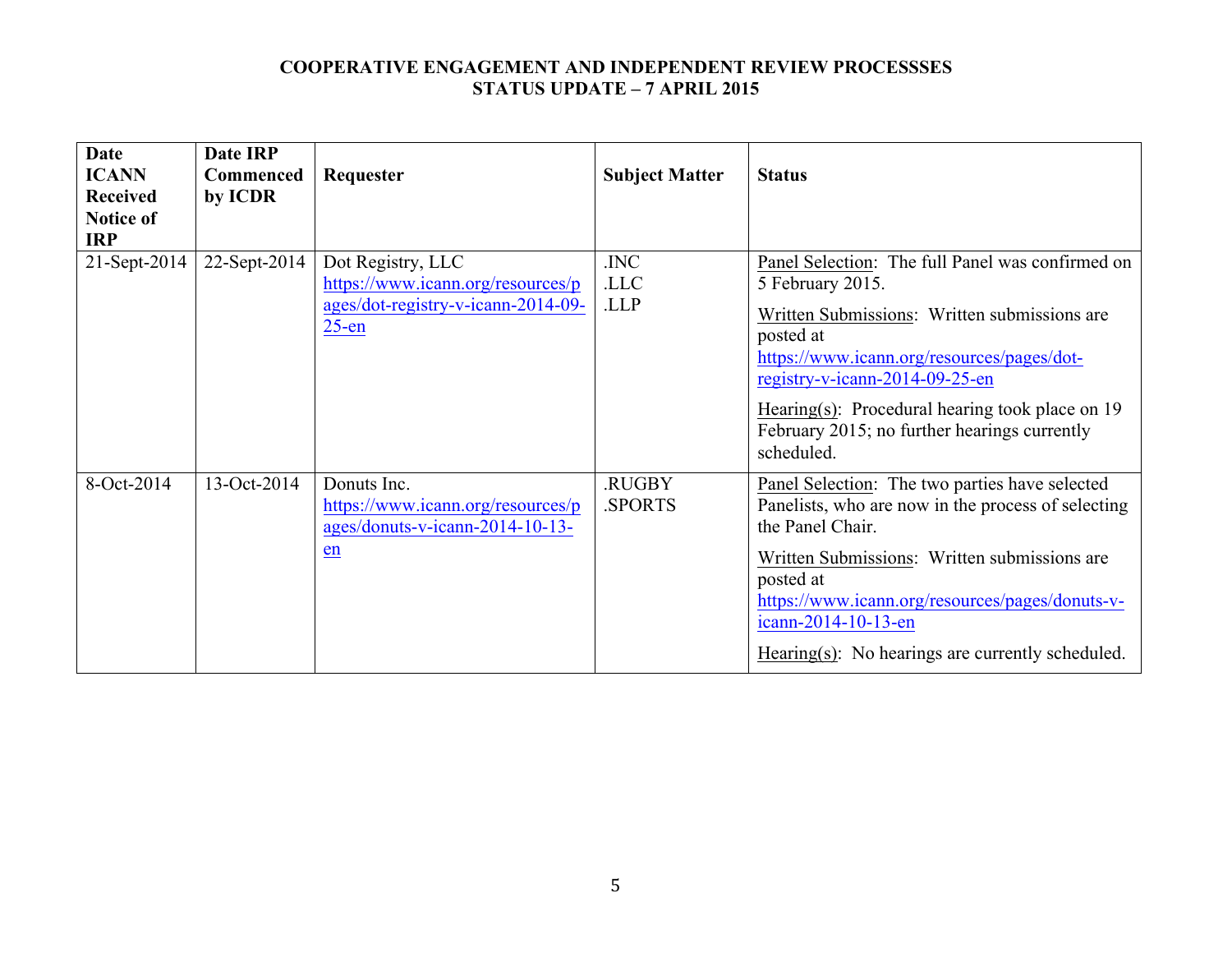| <b>Date</b><br><b>ICANN</b><br><b>Received</b><br><b>Notice of</b><br><b>IRP</b> | Date IRP<br><b>Commenced</b><br>by ICDR | Requester                                                                                                                                   | <b>Subject Matter</b> | <b>Status</b>                                                                                                                                                                                                                                                                                                                  |
|----------------------------------------------------------------------------------|-----------------------------------------|---------------------------------------------------------------------------------------------------------------------------------------------|-----------------------|--------------------------------------------------------------------------------------------------------------------------------------------------------------------------------------------------------------------------------------------------------------------------------------------------------------------------------|
| 5-Dec-2014                                                                       | 8-Dec-2014                              | <b>Gulf Cooperation Council</b><br>https://www.icann.org/resources/p<br>ages/gcc-v-icann-2014-12-06-en                                      | .PERSIANGULF          | Panel Selection: Emergency Panelist appointed<br>on 10 December 2014; ICDR to determine<br>method of full panel selection.<br>Written Submissions: Written submissions are                                                                                                                                                     |
|                                                                                  |                                         |                                                                                                                                             |                       | posted at<br>https://www.icann.org/resources/pages/gcc-v-<br>icann-2014-12-06-en<br>Hearing(s): Hearing on Request for Interim<br>Relief took place on 23 December 2014; no<br>further hearings are currently scheduled.                                                                                                       |
| 10-Mar-2015                                                                      | 12-Mar-2015                             | Despegar Online SRL; Donuts,<br>Inc. Spring McCook, LLC;<br>Famous Four Media Limited-dot<br>Hotel Limited; Fegistry, LLC; and<br>Radix FZC | <b>HOTEL</b>          | Panel Selection: IRP recently filed on 10 March<br>2015; no Panelists have been selected.<br>Written Submissions: The written submissions<br>are posted at<br>https://www.icann.org/resources/pages/various-v-<br>icann-2015-03-16-en.<br>Hearing(s): IRP recently filed on 10 March 2015;<br>no hearings have been scheduled. |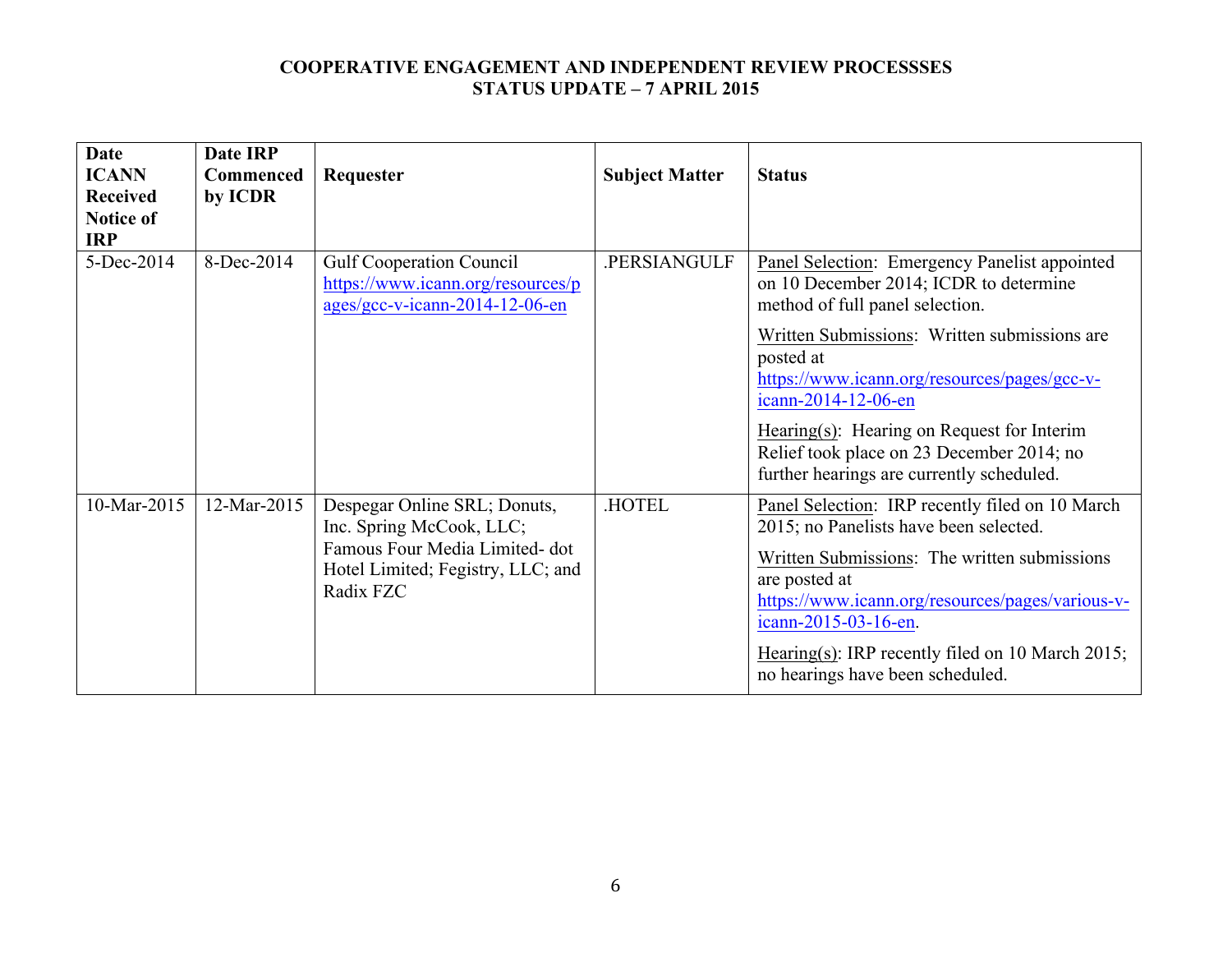| <b>Date</b><br><b>ICANN</b><br><b>Received</b><br><b>Notice of</b><br><b>IRP</b> | <b>Date IRP</b><br>Commenced<br>by ICDR | Requester                                               | <b>Subject Matter</b> | <b>Status</b>                                                                                                                                                                                                                                                                                                              |
|----------------------------------------------------------------------------------|-----------------------------------------|---------------------------------------------------------|-----------------------|----------------------------------------------------------------------------------------------------------------------------------------------------------------------------------------------------------------------------------------------------------------------------------------------------------------------------|
| 13-Mar-2015                                                                      | 24-Mar-2015                             | Little Birch, LLC and Minds +<br>Machines Group Limited | .ECO                  | Panel Selection: IRP recently filed on 24 March<br>2015; no Panelists have been selected.<br>Written Submissions: The written submissions<br>will be posted on<br>https://www.icann.org/resources/pages/accountab<br>ility/irp-en.<br>Hearing(s): IRP recently filed on 24 March 2015;<br>no hearings have been scheduled. |
| 19-Mar-2015                                                                      | 24-Mar-2015                             | Dot Sport Limited                                       | .SPORT                | Panel Selection: IRP recently filed on 24 March<br>2015; no Panelists have been selected.<br>Written Submissions: The written submissions<br>will be posted on<br>https://www.icann.org/resources/pages/accountab<br>ility/irp-en.<br>Hearing(s): IRP recently filed on 24 March 2015;<br>no hearings have been scheduled. |
| 24-Mar-2015                                                                      | 7-Apr-2015                              | Corn Lake, LLC                                          | .CHARITY              | Panel Selection: IRP recently filed on 7 April<br>2015; no Panelists have been selected.<br>Written Submissions: The written submissions<br>will be posted on<br>https://www.icann.org/resources/pages/accountab<br>ility/irp-en.<br>Hearing(s): IRP recently filed on $7$ April 2015; no<br>hearings have been scheduled. |